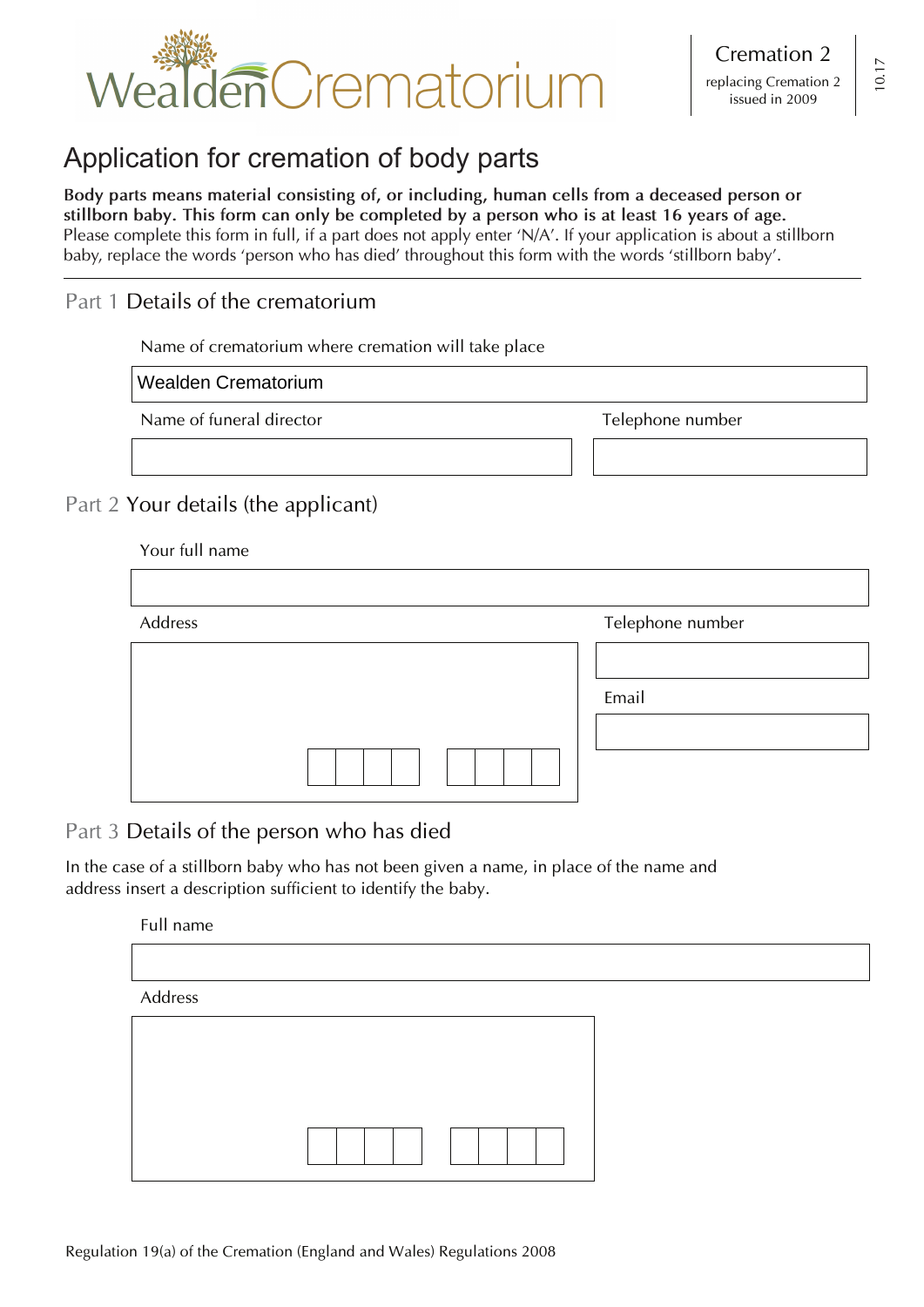# Part 3 continued

| Female<br>Male<br><b>Status</b><br>widow/widower/surviving civil partner<br> married/civil partnership<br>Single<br>Part 4 The application<br>Yes<br>Are you a near relative or an executor of the person who has died?<br>Near relative means the widow, widower or surviving civil partner of the person who has died,<br>or a parent or child of the person who has died, or any other relative usually residing with the<br>person who has died, or a parent of a stillborn baby.<br>If No, please give the nature of your relationship and explain why you are<br>making the application rather than a near relative or an executor.<br>Yes<br>Is there any near relative(s) or executor(s) who has not been informed of the<br>proposed cremation?<br>If Yes, please give the name(s) and the reason(s) why they have not been contacted.<br>Yes<br>Has any near relative or executor expressed any objection to the | Age at date of death         | Sex |  |                |
|----------------------------------------------------------------------------------------------------------------------------------------------------------------------------------------------------------------------------------------------------------------------------------------------------------------------------------------------------------------------------------------------------------------------------------------------------------------------------------------------------------------------------------------------------------------------------------------------------------------------------------------------------------------------------------------------------------------------------------------------------------------------------------------------------------------------------------------------------------------------------------------------------------------------------|------------------------------|-----|--|----------------|
|                                                                                                                                                                                                                                                                                                                                                                                                                                                                                                                                                                                                                                                                                                                                                                                                                                                                                                                            |                              |     |  |                |
|                                                                                                                                                                                                                                                                                                                                                                                                                                                                                                                                                                                                                                                                                                                                                                                                                                                                                                                            |                              |     |  |                |
|                                                                                                                                                                                                                                                                                                                                                                                                                                                                                                                                                                                                                                                                                                                                                                                                                                                                                                                            |                              |     |  |                |
|                                                                                                                                                                                                                                                                                                                                                                                                                                                                                                                                                                                                                                                                                                                                                                                                                                                                                                                            |                              |     |  |                |
|                                                                                                                                                                                                                                                                                                                                                                                                                                                                                                                                                                                                                                                                                                                                                                                                                                                                                                                            |                              |     |  |                |
|                                                                                                                                                                                                                                                                                                                                                                                                                                                                                                                                                                                                                                                                                                                                                                                                                                                                                                                            |                              |     |  | <b>No</b>      |
|                                                                                                                                                                                                                                                                                                                                                                                                                                                                                                                                                                                                                                                                                                                                                                                                                                                                                                                            |                              |     |  |                |
|                                                                                                                                                                                                                                                                                                                                                                                                                                                                                                                                                                                                                                                                                                                                                                                                                                                                                                                            |                              |     |  |                |
|                                                                                                                                                                                                                                                                                                                                                                                                                                                                                                                                                                                                                                                                                                                                                                                                                                                                                                                            |                              |     |  |                |
|                                                                                                                                                                                                                                                                                                                                                                                                                                                                                                                                                                                                                                                                                                                                                                                                                                                                                                                            |                              |     |  |                |
|                                                                                                                                                                                                                                                                                                                                                                                                                                                                                                                                                                                                                                                                                                                                                                                                                                                                                                                            |                              |     |  |                |
|                                                                                                                                                                                                                                                                                                                                                                                                                                                                                                                                                                                                                                                                                                                                                                                                                                                                                                                            |                              |     |  |                |
|                                                                                                                                                                                                                                                                                                                                                                                                                                                                                                                                                                                                                                                                                                                                                                                                                                                                                                                            |                              |     |  |                |
|                                                                                                                                                                                                                                                                                                                                                                                                                                                                                                                                                                                                                                                                                                                                                                                                                                                                                                                            |                              |     |  | <b>No</b>      |
|                                                                                                                                                                                                                                                                                                                                                                                                                                                                                                                                                                                                                                                                                                                                                                                                                                                                                                                            |                              |     |  |                |
|                                                                                                                                                                                                                                                                                                                                                                                                                                                                                                                                                                                                                                                                                                                                                                                                                                                                                                                            |                              |     |  |                |
|                                                                                                                                                                                                                                                                                                                                                                                                                                                                                                                                                                                                                                                                                                                                                                                                                                                                                                                            |                              |     |  |                |
|                                                                                                                                                                                                                                                                                                                                                                                                                                                                                                                                                                                                                                                                                                                                                                                                                                                                                                                            |                              |     |  |                |
|                                                                                                                                                                                                                                                                                                                                                                                                                                                                                                                                                                                                                                                                                                                                                                                                                                                                                                                            |                              |     |  |                |
|                                                                                                                                                                                                                                                                                                                                                                                                                                                                                                                                                                                                                                                                                                                                                                                                                                                                                                                            |                              |     |  |                |
|                                                                                                                                                                                                                                                                                                                                                                                                                                                                                                                                                                                                                                                                                                                                                                                                                                                                                                                            |                              |     |  |                |
|                                                                                                                                                                                                                                                                                                                                                                                                                                                                                                                                                                                                                                                                                                                                                                                                                                                                                                                            | proposed cremation?          |     |  |                |
|                                                                                                                                                                                                                                                                                                                                                                                                                                                                                                                                                                                                                                                                                                                                                                                                                                                                                                                            | If Yes, please give details. |     |  |                |
|                                                                                                                                                                                                                                                                                                                                                                                                                                                                                                                                                                                                                                                                                                                                                                                                                                                                                                                            |                              |     |  |                |
|                                                                                                                                                                                                                                                                                                                                                                                                                                                                                                                                                                                                                                                                                                                                                                                                                                                                                                                            |                              |     |  |                |
|                                                                                                                                                                                                                                                                                                                                                                                                                                                                                                                                                                                                                                                                                                                                                                                                                                                                                                                            |                              |     |  | N <sub>0</sub> |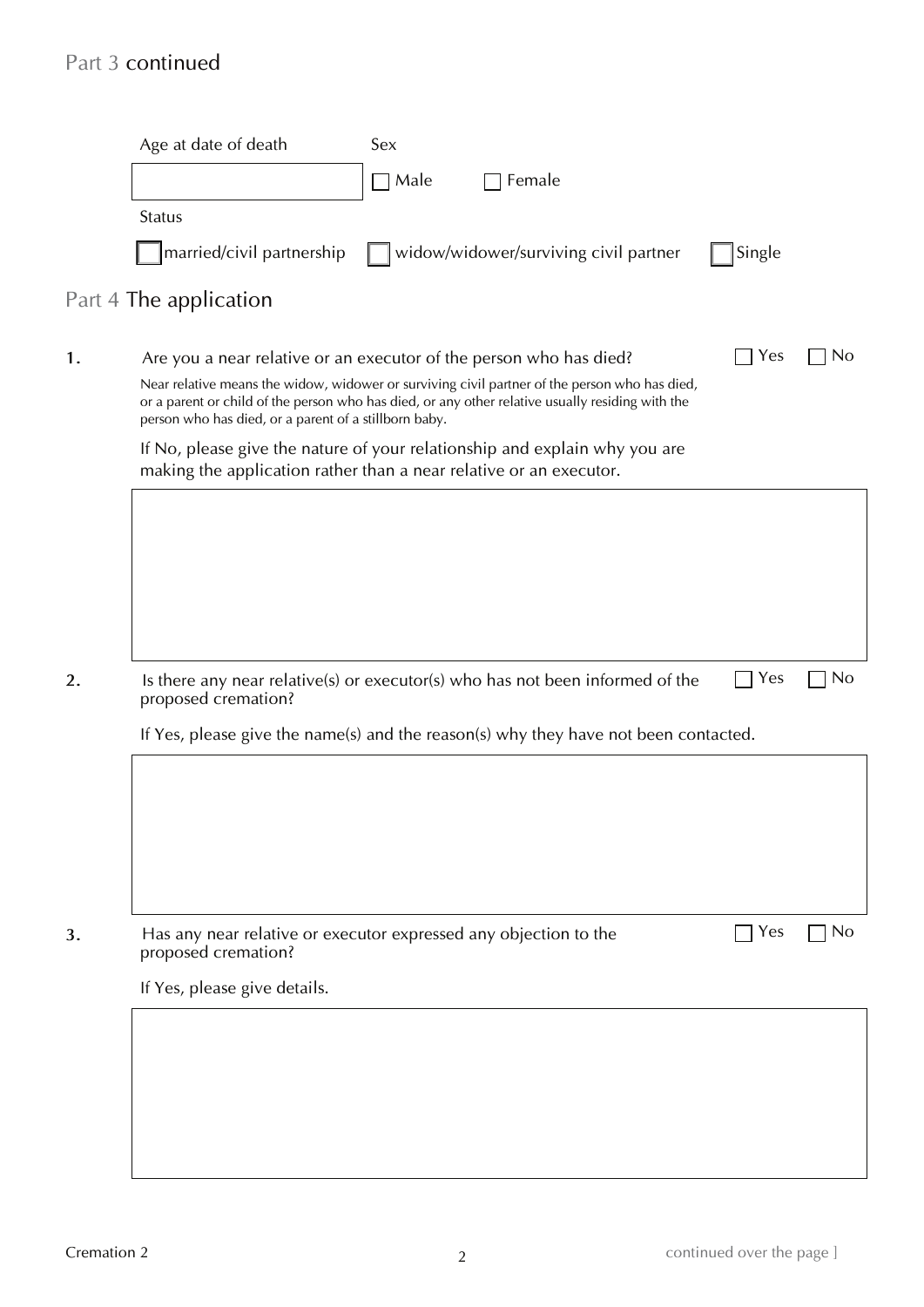## **4.** What was the date and place of the death or stillbirth?

| Date | Address |
|------|---------|
|      |         |

 $\mathbf{A}$ **5.** Please give the name and address of the cemetery, churchyard or crematorium where the body of the person who has died was buried or cremated.

Name of cemetery, churchyard or crematorium

| Address                                                                                            |
|----------------------------------------------------------------------------------------------------|
|                                                                                                    |
|                                                                                                    |
| Please give the date that the burial or cremation took place.                                      |
| Date                                                                                               |
|                                                                                                    |
| Please state whether the body parts were removed from the body of the person who<br>has died at a: |
| Coroner's post-mortem examination<br>Hospital post-mortem examination                              |
| Other (please specify)                                                                             |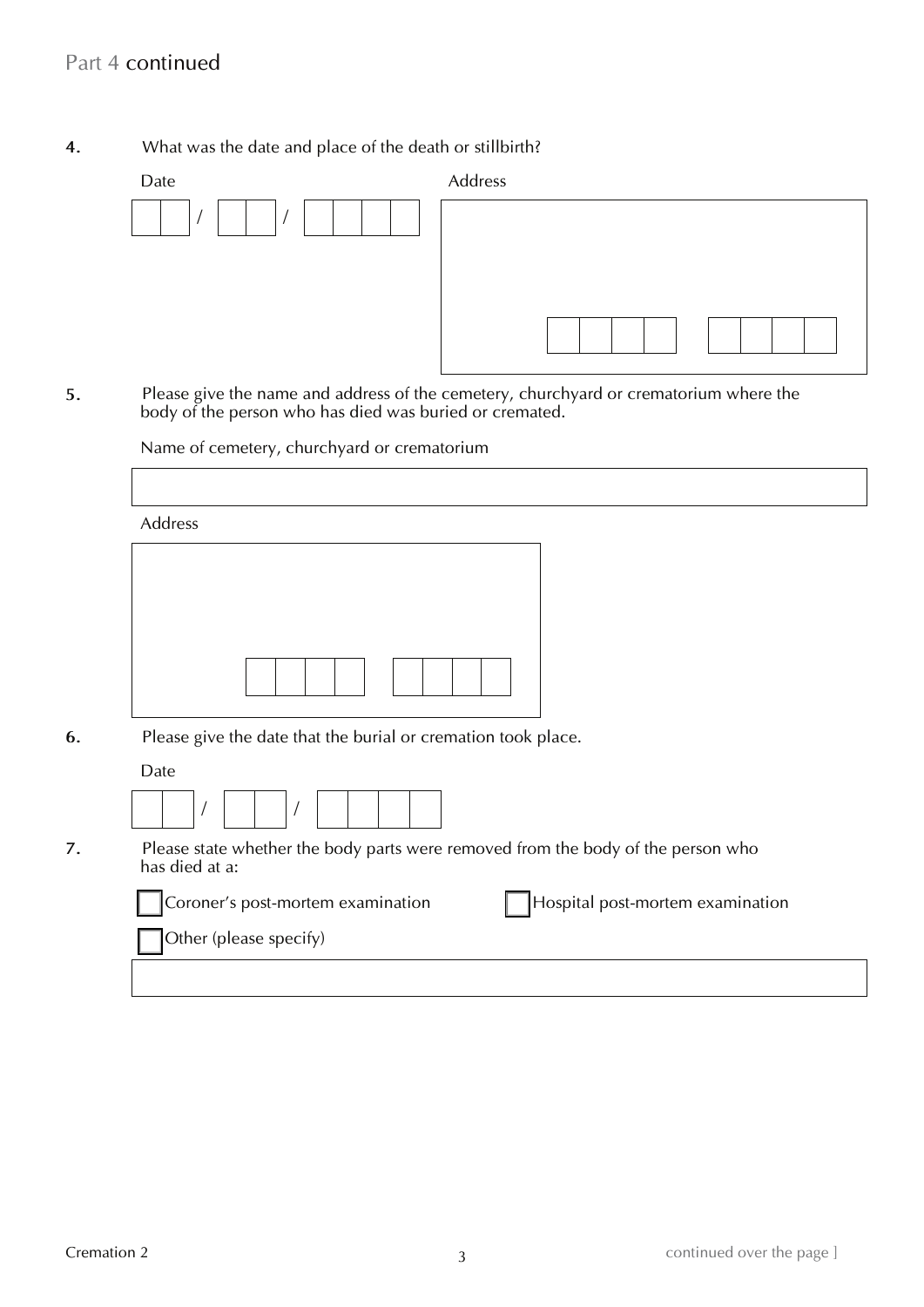**8.** Do you consider that there should be any further examination of the  $\Box$  Yes  $\Box$  No remains of the person who has died?If

Yes, please give reasons below.

# Part 5 Applicant's instructions for ashes

#### **Local practices regarding ashes vary and your funeral director or cremation authority will be able to advise you about these.**

 Please then tick the relevant box to confirm whether you have chosen Option 1, 2 or 3 below for the ashes following this cremation, and provide further details in the relevant free text box.

 before the cremation authority has made arrangements to implement your chosen option, so please advise your funeral director or the crematorium as soon as possible if you change your If you choose Option 1 or 2 you may alter your choice, confirmed in writing with your signature, mind.

## **Option 1: Ashes to be scattered / interred / otherwise dealt with by the crematorium**

 Please give further details of your wishes here, from the options offered by the crematorium, for instance where the ashes should be scattered / placed and when; and whether you wish this to be witnessed.

#### **Option 2: Ashes to be collected from the crematorium**

 Please give further details of your wishes here, such as who will collect the ashes (for instance you and / or another family member, the funeral director, or another specified person); and by which date, if known. The person collecting the ashes should bring a form of identification.